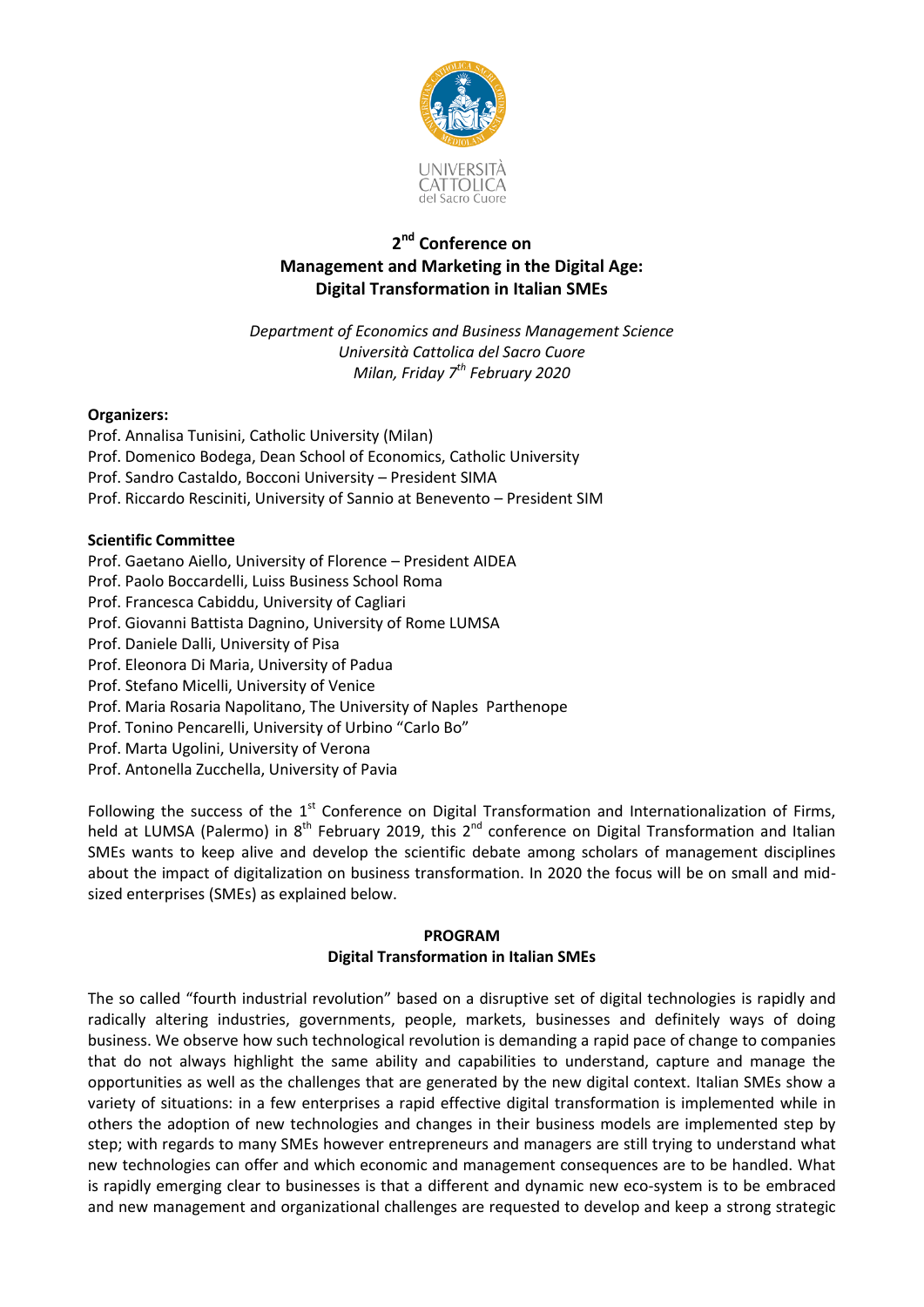positioning. The conference is intended to catalyze the scientific thinking and research from the various fields of innovation management, marketing management, strategic management, corporate governance, supply chain and operations management and entrepreneurship, as well as to encourage fruitful crossdisciplinary inquiry at the intersection of the fields reported above.

**9.00- 11.00: Aula Pio XI** (Largo Gemelli, 1)

## *9.00-9.20 Welcome*

Prof. Domenico Bodega (Preside-Facoltà di Economia) Prof. Sandro Castaldo (Presidente SIMA) Prof. Riccardo Resciniti (Presidente SIM)

# **9.20-10.20**

Dott. Gabriele Barbaresco (Direttore Ufficio Studi Mediobanca) "Medie imprese italiane e nuove tecnologie: una distanza da colmare"

Discute: Prof. Roberto Grandinetti (Università di Padova) "Il Made in Italy di fronte alle sfide della quarta rivoluzione industriale"

### **10.20-10.30**

Breve saluto degli Editor delle Riviste Italian Journal of Management, Italian Journal of Marketing, Journal of Management and Governance, Piccola impresa/Small Business

**10.30-11.00: Aula Pio XI** *Coffee/Tea Break*

**11.00-13.15: Aula 100, Aula 200** (Via Necchi, 9), **Aula Borsi** (Largo Gemelli, 1) *Competitive Sessions*

**13.15-14.30: Aula Pio XI**  *Business Lunch*

# **14.30-16.00: Aula Pio XI**

#### *Tavola rotonda*

COMAU – Dott. Maurizio Cremonini, Direttore Piattaforma Digital DIGITAL INNOVATION HUB LOMBARDIA – Gianluigi Viscardi, Presidente DIH MICROSOFT – Dott. Giacomo Frizzarin, Small, Medium and Corporate Leader Moderano: Annalisa Tunisini e Giovanni Battista Dagnino

**16:00-16.30: Aula Pio XI Coffee/Tea Break**

**16.30-17.30: Aula 100, Aula 200, Aula Borsi**  *Competitive Sessions*

#### **Registration**

To register for the Conference on Digital Transformation in Italian SMEs all the attendees will pay a reasonable fee of Euros 100,00 **no later than 6th February, 2020**.

The conference fee will be paid to the SIMA bank account that follows indicating "Conference Digital Transformation- Name and Surname":

Società Italiana di Management

Unicredit, Agenzia 149

IBAN: IT 10 S 02008 05089 000103056784

# **PAYMENT ON CONFERENCE VENUE IS NOT ALLOWED**